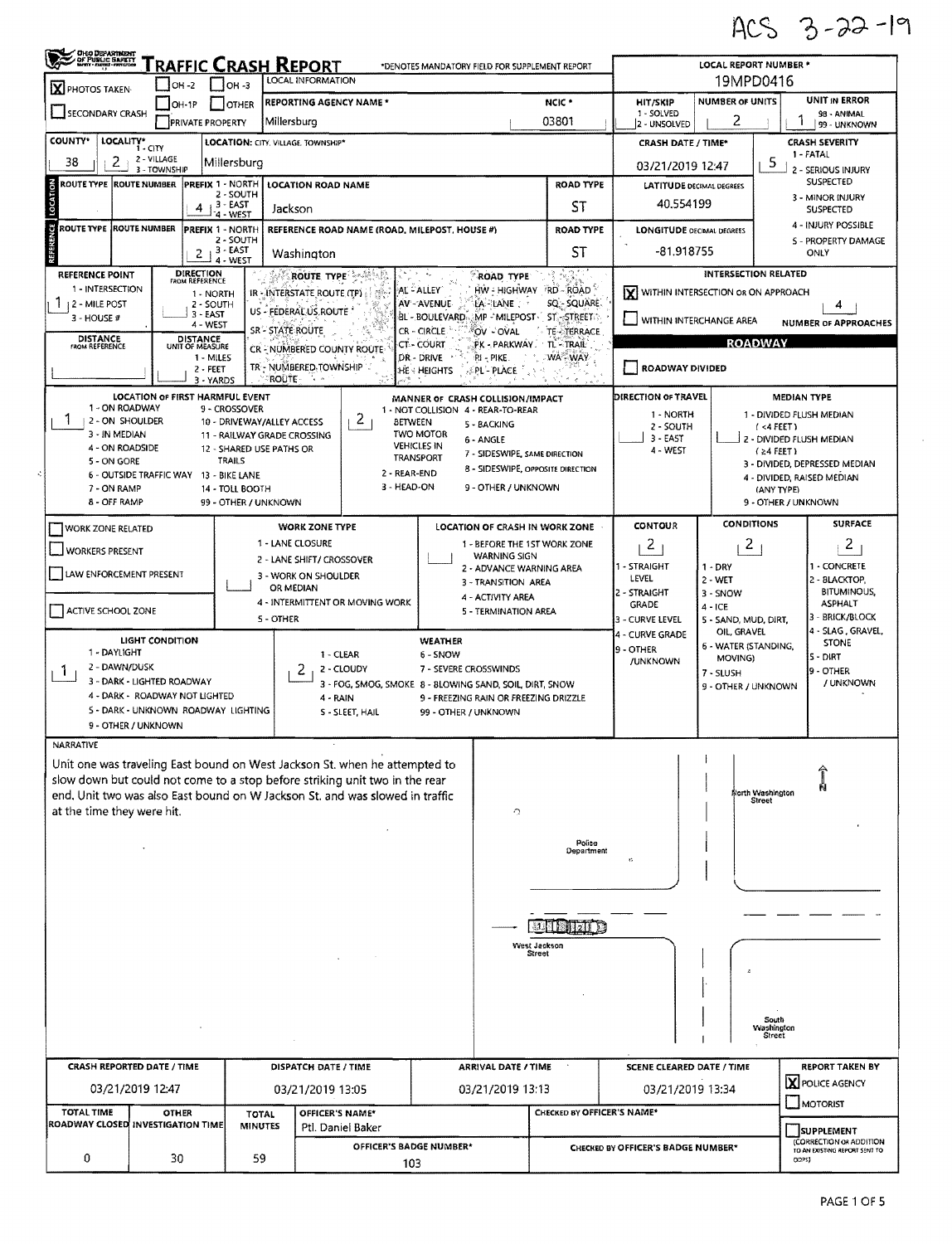|                                  | <b>OHO DEPARTMENT<br/>OF PUBLIC BAFETY</b>                                                                |                                                           | <b>LOCAL REPORT NUMBER</b>                                                               |                                             |                                                   |                                                  |                                       |                                                           |  |  |  |  |  |  |
|----------------------------------|-----------------------------------------------------------------------------------------------------------|-----------------------------------------------------------|------------------------------------------------------------------------------------------|---------------------------------------------|---------------------------------------------------|--------------------------------------------------|---------------------------------------|-----------------------------------------------------------|--|--|--|--|--|--|
|                                  |                                                                                                           |                                                           |                                                                                          |                                             |                                                   |                                                  |                                       | 19MPD0416                                                 |  |  |  |  |  |  |
| UNIT#                            | OWNER NAME: LAST, FIRST, MIDDLE (C) SAME AS DRIVERE                                                       |                                                           |                                                                                          |                                             |                                                   | OWNER PHONE:INCLUDE AREA CODE (I SAME AS DRIVER) | DAMAGE<br>DAMAGE SCALE                |                                                           |  |  |  |  |  |  |
|                                  | YODER, RAYMOND, R                                                                                         |                                                           |                                                                                          |                                             | 330-473-0699                                      |                                                  |                                       |                                                           |  |  |  |  |  |  |
|                                  | OWNER ADDRESS: STREET, CITY, STATE, ZIP ( C) SAME AS DRIVERY<br>6900 TWP ROAD 319, MILLERSBURG, OH, 44654 |                                                           |                                                                                          | 1 - NONE<br>2 - MINOR DAMAGE                | 3 - FUNCTIONAL DAMAGE<br>4 - DISABLING DAMAGE     |                                                  |                                       |                                                           |  |  |  |  |  |  |
|                                  | COMMERCIAL CARRIER: NAME, ADDRESS, CITY, STATE, ZIP                                                       |                                                           |                                                                                          | COMMERCIAL CARRIER PHONE: INCLUDE AREA CODE |                                                   | 9 - UNKNOWN                                      |                                       |                                                           |  |  |  |  |  |  |
|                                  |                                                                                                           |                                                           |                                                                                          |                                             | DAMAGED AREA(S)                                   |                                                  |                                       |                                                           |  |  |  |  |  |  |
|                                  | LP STATE   LICENSE PLATE #                                                                                |                                                           | <b>VEHICLE IDENTIFICATION #</b>                                                          |                                             | <b>VEHICLE YEAR</b>                               | <b>VEHICLE MAKE</b>                              | INDICATE ALL THAT APPLY               |                                                           |  |  |  |  |  |  |
| ОH                               | GHM7700                                                                                                   |                                                           | 1FTFX1ET9EFC28923                                                                        |                                             | 2014                                              | FORD                                             |                                       |                                                           |  |  |  |  |  |  |
| <b>X</b> INSURANCE               | <b>INSURANCE COMPANY</b><br><b>HABURNS</b>                                                                |                                                           | <b>INSURANCE POLICY #</b><br>49-390-404-00                                               |                                             | COLOR                                             | <b>VEHICLE MODEL</b><br>$F-150$                  |                                       |                                                           |  |  |  |  |  |  |
|                                  | TYPE OF USE                                                                                               |                                                           | US DOT #                                                                                 |                                             | RED<br>TOWED BY: COMPANY NAME                     |                                                  |                                       |                                                           |  |  |  |  |  |  |
| COMMERCIAL                       | GOVERNMENT                                                                                                | IN EMERGENCY<br>RESPONSE                                  |                                                                                          |                                             |                                                   |                                                  |                                       |                                                           |  |  |  |  |  |  |
| INTERLOCK                        |                                                                                                           | # OCCUPANTS                                               | VEHICLE WEIGHT GVWR/GCWR<br>$1 - 510K$ LBS.                                              |                                             | MATERIAL<br>CLASS <sup>#</sup>                    | <b>HAZARDOUS MATERIAL</b><br>PLACARD ID#         |                                       |                                                           |  |  |  |  |  |  |
| <b>DEVICE</b><br><b>EQUIPPED</b> | <b>HIT/SKIP UNIT</b>                                                                                      |                                                           | 2 - 10,001 - 26K LBS.<br>3 - > 26K LBS.                                                  |                                             | RELEASED<br>PLACARD                               |                                                  |                                       |                                                           |  |  |  |  |  |  |
|                                  | 1 - PASSENGER CAR                                                                                         | 6 - VAN (9-15 SEATS)                                      | 12 - GOLF CART                                                                           |                                             | 18 - LIMO (LIVERY VEHICLE)                        | 23 - PEDESTRIAN/SKATER                           |                                       |                                                           |  |  |  |  |  |  |
|                                  | 2 - PASSENGER VAN<br>(MINIVAN)                                                                            | 7 - MOTORCYCLE 2-WHEELED<br>8 - MOTORCYCLE 3-WHEELED      | 13 - SNOWMOBILE<br>14 - SINGLE UNIT                                                      |                                             | 19 - BUS (16+ PASSENGERS)                         | 24 - WHEELCHAIR (ANY TYPE)                       |                                       |                                                           |  |  |  |  |  |  |
|                                  | UNIT TYPE 3 - SPORT UTILITY<br>VEHICLE                                                                    | 9 - AUTOCYCLE<br>10 - MOPED OR MOTORIZED                  | TRUCK<br>15 - SEMI-TRACTOR                                                               | 20 - OTHER VEHICLE<br>21 - HEAVY EQUIPMENT  |                                                   | 25 - OTHER NON-MOTORIST<br>26 - BICYCLE          |                                       |                                                           |  |  |  |  |  |  |
|                                  | 4 - PICK UP                                                                                               | BICYCLE                                                   | 16 - FARM EQUIPMENT                                                                      |                                             | 22 - ANIMAL WITH RIDER OR<br>ANIMAL-DRAWN VEHICLE | 27 - TRAIN                                       |                                       |                                                           |  |  |  |  |  |  |
|                                  | 5 - CARGO VAN<br>(ATV/UTV)                                                                                | 11 - ALL TERRAIN VEHICLE                                  | 17 - MOTORHOME                                                                           |                                             |                                                   | 99 - UNKNOWN OR HIT/SKIP                         |                                       |                                                           |  |  |  |  |  |  |
|                                  | # OF TRAILING UNITS                                                                                       |                                                           |                                                                                          |                                             |                                                   |                                                  |                                       | 12                                                        |  |  |  |  |  |  |
| VEHICLE                          | WAS VEHICLE OPERATING IN AUTONOMOUS<br>MODE WHEN CRASH OCCURRED?                                          |                                                           | 0 - NO AUTOMATION                                                                        |                                             | 3 - CONDITIONAL AUTOMATION 9 - UNKNOWN            |                                                  |                                       |                                                           |  |  |  |  |  |  |
| 2                                |                                                                                                           | 0                                                         | 1 - DRIVER ASSISTANCE                                                                    |                                             | 4 - HIGH AUTOMATION                               |                                                  |                                       |                                                           |  |  |  |  |  |  |
|                                  |                                                                                                           | MODE LEVEL                                                | 1 - YES 2 - NO 9 - OTHER / UNKNOWN AUTONOMOUS 2 - PARTIAL AUTOMATION 5 - FULL AUTOMATION |                                             |                                                   |                                                  |                                       |                                                           |  |  |  |  |  |  |
|                                  | 1 - NONE                                                                                                  | 6 - BUS - CHARTER/TOUR                                    | $11 - FIRE$                                                                              | 16 - FARM                                   |                                                   | 21 - MAIL CARRIER                                |                                       |                                                           |  |  |  |  |  |  |
|                                  | $2 - TAXI$<br>3 - ELECTRONIC RIDE                                                                         | 7 - BUS - INTERCITY<br>8 - BUS - SHUTTLE                  | 12 - MILITARY<br>13 - POLICE                                                             |                                             | 17 - MOWING<br>18 - SNOW REMOVAL                  | 99 - OTHER / UNKNOWN                             |                                       |                                                           |  |  |  |  |  |  |
| <b>SPECIAL</b>                   | <b>SHARING</b><br>FUNCTION 4 - SCHOOL TRANSPORT                                                           | 9 - BUS - OTHER                                           | 14 - PUBLIC UTILITY                                                                      |                                             | 19 - TOWING                                       |                                                  |                                       |                                                           |  |  |  |  |  |  |
|                                  | 5 - BUS - TRANSIT/COMMUTER                                                                                | 10 - AMBULANCE                                            | 15 - CONSTRUCTION EQUIP.                                                                 |                                             | 20 - SAFETY SERVICE<br>PATROL                     |                                                  |                                       | 12<br>12                                                  |  |  |  |  |  |  |
|                                  | 1 - NO CARGO BODY TYPE                                                                                    | 4 - LOGGING                                               | 7 - GRAIN/CHIPS/GRAVEL                                                                   | <b>11 - DUMP</b>                            |                                                   | 99 - OTHER / UNKNOWN                             |                                       |                                                           |  |  |  |  |  |  |
| CARGO                            | / NOT APPLICABLE<br>$2 - BUS$                                                                             | S - INTERMODAL<br><b>CONTAINER CHASSIS</b>                | $8 - POLE$<br>9 - CARGO TANK                                                             |                                             | 12 - CONCRETE MIXER<br>13 - AUTO TRANSPORTER      |                                                  |                                       | गर                                                        |  |  |  |  |  |  |
| BODY                             | 3 - VEHICLE TOWING<br>ANOTHER MOTOR VEHICLE                                                               | 6 - CARGOVAN<br>/ENCLOSED BOX                             | 10 - FLAT BED                                                                            |                                             | 14 - GARBAGE/REFUSE                               |                                                  |                                       | 9<br>ŋ                                                    |  |  |  |  |  |  |
| TYPE                             | 1 - TURN SIGNALS                                                                                          | 4 - BRAKES                                                | 7 - WORN OR SLICK TIRES                                                                  |                                             | 9 - MOTOR TROUBLE                                 | 99 - OTHER / UNKNOWN                             |                                       |                                                           |  |  |  |  |  |  |
| <b>VEHICLE</b>                   | 2 - HEAD LAMPS                                                                                            | 5 - STEERING                                              | <b>B - TRAILER EQUIPMENT</b>                                                             |                                             | 10 - DISABLED FROM PRIOR                          |                                                  |                                       |                                                           |  |  |  |  |  |  |
| DEFECTS                          | 3 - TAIL LAMPS                                                                                            | <b>6 - TIRE BLOWOUT</b>                                   | <b>DEFECTIVE</b>                                                                         |                                             | <b>ACCIDENT</b>                                   |                                                  | $X - NO$ DAMAGE [ 0 ]                 | U-UNDERCARRIAGE [14]                                      |  |  |  |  |  |  |
|                                  | 1 - INTERSECTION -                                                                                        | 4 - MIDBLOCK -                                            | 7 SHOULDER/ROADSIDE                                                                      |                                             | 10 - DRIVEWAY ACCESS                              | 99 - OTHER / UNKNOWN                             |                                       |                                                           |  |  |  |  |  |  |
| NON-                             | MARKED CROSSWALK<br>2 - INTERSECTION -                                                                    | MARKED CROSSWALK<br>5 - TRAVEL LANE -                     | <b>B - SIDEWALK</b>                                                                      |                                             | 11 - SHARED USE PATHS<br><b>OR TRAILS</b>         |                                                  | $\Box$ . TOP [ 13 ]                   | $\Box$ - ALL AREAS [ 15 ]                                 |  |  |  |  |  |  |
| MOTORIST<br>LOCATION             | UNMARKED CROSSWALK<br>3 - INTERSECTION - OTHER                                                            | OTHER LOCATION<br><b>6 - BICYCLE LANE</b>                 | 9 - MEDIAN/CROSSING<br><b>ISLAND</b>                                                     |                                             | 12 - FIRST RESPONDER<br>AT INCIDENT SCENE         |                                                  | $\Box$ - UNIT NOT AT SCENE [ 16 ]     |                                                           |  |  |  |  |  |  |
|                                  | 1 - NON-CONTACT                                                                                           | 1 - STRAIGHT AHEAD                                        | <b>LEAVING TRAFFIC</b>                                                                   |                                             | - WALKING, KUNNING,                               | - STANDING OUTSIDE                               |                                       | INITIAL POINT OF CONTACT                                  |  |  |  |  |  |  |
|                                  | 2 - NON-COLLISION                                                                                         | 2 - BACKING<br>3 - CHANGING LANES                         | LANE<br>10 - PARKED                                                                      |                                             | JOGGING, PLAYING<br>16 - WORKING                  | DISABLED VEHICLE<br>99 - OTHER / UNKNOWN         | 0 - NO DAMAGE                         | 14 - UNDERCARRIAGE                                        |  |  |  |  |  |  |
| 3                                | 3 - STRIKING                                                                                              | 4 - OVERTAKING/PASSING<br>PRE-CRASH S - MAKING RIGHT TURN | 11 - SLOWING OR STOPPED<br>IN TRAFFIC                                                    |                                             | 17 - PUSHING VEHICLE<br>18 - APPROACHING OR       |                                                  | 12                                    | 1-12 - REFER TO UNIT 15 - VEHICLE NOT AT SCENE            |  |  |  |  |  |  |
| <b>ACTION</b>                    | 4 - STRUCK<br>5 - BOTH STRIKING                                                                           | ACTIONS 6 - MAKING LEFT TURN                              | 12 - DRIVERLESS                                                                          |                                             | LEAVING VEHICLE                                   |                                                  | $13 - TOP$                            | DIAGRAM<br>99 - UNKNOWN                                   |  |  |  |  |  |  |
|                                  | & STRUCK                                                                                                  | 7 - MAKING U-TURN<br><b>B - ENTERING TRAFFIC</b>          | 13 - NEGOTIATING A CURVE<br>14 - ENTERING OR CROSSING 20 - OTHER NON-MOTORIST            |                                             | 19 - STANDING                                     |                                                  |                                       |                                                           |  |  |  |  |  |  |
|                                  | 9 - OTHER / UNKNOWN<br>1 - NONE                                                                           | LANE                                                      | SPECIFIED LOCATION<br>B - FOLLOWING TOO CLOSE 13 - IMPROPER START FROM                   |                                             | 18 - OPERATING DEFECTIVE                          | 23 - OPENING DOOR INTO                           |                                       | TRAFFIC                                                   |  |  |  |  |  |  |
|                                  | 2 - FAILURE TO YIELD                                                                                      | /ACDA                                                     | A PARKED POSITION                                                                        |                                             | <b>EQUIPMENT</b>                                  | ROADWAY                                          | <b>TRAFFICWAY FLOW</b><br>1 - ONE-WAY | TRAFFIC CONTROL<br>1 - ROUNDABOUT 4 - STOP SIGN           |  |  |  |  |  |  |
|                                  | 3 - RAN RED LIGHT<br>4 - RAN STOP SIGN                                                                    | 9 - IMPROPER LANE<br>CHANGE                               | 14 - STOPPED OR PARKED<br>ILLEGALLY                                                      |                                             | 19 - LOAD SHIFTING<br>/FALLING/SPILLING           | 99 - OTHER IMPROPER<br><b>ACTION</b>             | 2 - TWO-WAY<br>2                      | 2 - SIGNAL<br><b>S</b> - YIELD SIGN<br>2                  |  |  |  |  |  |  |
|                                  | S - UNSAFE SPEED<br>CONTRIBUTING 6 - IMPROPER TURN                                                        | 10 - IMPROPER PASSING<br>11 - DROVE OFF ROAD              | 15 - SWERVING TO AVOID<br>16 - WRONG WAY                                                 |                                             | 20 - IMPROPER CROSSING<br>21 - LYING IN ROADWAY   |                                                  |                                       | 3 - FLASHER<br>6 - NO CONTROL                             |  |  |  |  |  |  |
| $\overline{s}$ (s)               | CIRCUMSTANCES 7 - LEFT OF CENTER                                                                          | 12 - IMPROPER BACKING                                     | 17 - VISION OSSTRUCTION                                                                  |                                             | 22 - NOT DISCERNIBLE                              |                                                  | # OF THROUGH LANES                    | <b>RAIL GRADE CROSSING</b>                                |  |  |  |  |  |  |
| <b>TNEV</b>                      | <b>SEOUENCE OF EVENTS</b>                                                                                 |                                                           |                                                                                          |                                             |                                                   |                                                  | ON ROAD                               | 1 - NOT INVLOVED<br>2 - INVOLVED-ACTIVE CROSSING          |  |  |  |  |  |  |
|                                  | 1 - OVERTURN/ROLLOVER                                                                                     | 7 - SEPARATION OF UNITS                                   | <b>NON-COLLISION</b><br>12 - DOWNHILL RUNAWAY                                            |                                             | 19 - ANIMAL -OTHER                                | 23 - STRUCK BY FALLING,                          | $\overline{c}$                        | 3 - INVOLVED-PASSIVE CROSSING                             |  |  |  |  |  |  |
| 20                               | 2 - FIRE/EXPLOSION                                                                                        | <b>B - RAN OFF ROAD RIGHT</b>                             | 13 - OTHER NON-COLLISION                                                                 |                                             | 20 - MOTOR VEHICLE IN<br><b>TRANSPORT</b>         | SHIFTING CARGO OR<br>ANYTHING SET IN             |                                       | UNIT / NON-MOTORIST DIRECTION                             |  |  |  |  |  |  |
|                                  | 3 - IMMERSION<br>4 - JACKKNIFE                                                                            | 9 - RAN OFF ROAD LEFT<br>10 - CROSS MEDIAN                | 14 - PEDESTRIAN<br>15 - PEDALCYCLE                                                       |                                             | 21 - PARKED MOTOR                                 | MOTION BY A MOTOR<br>VEHICLE                     |                                       | 5 - NORTHEAST<br>1 - NORTH                                |  |  |  |  |  |  |
|                                  | S - CARGO / EQUIPMENT<br>LOSS OR SHIFT                                                                    | 11 - CROSS CENTERLINE -<br>OPPOSITE DIRECTION             | 16 - RAILWAY VEHICLE<br>17 - ANIMAL - FARM                                               |                                             | VEHICLE<br>22 - WORK ZONE                         | 24 - OTHER MOVABLE<br>OBJECT                     |                                       | 2 - SOUTH<br>6 - NORTHWEST<br>$3 - EAST$<br>7 - SOUTHEAST |  |  |  |  |  |  |
|                                  | 6 - EQUIPMENT FAILURE                                                                                     | OF TRAVEL                                                 | 18 - ANIMAL - DEER                                                                       |                                             | MAINTENANCE<br>EQUIPMENT                          |                                                  | ್<br><b>FROM</b><br>TO                | 4 - WEST<br><b>B-SOUTHWEST</b>                            |  |  |  |  |  |  |
|                                  |                                                                                                           |                                                           | <b>COLLISION WITH FIXED OBJECT - STRUCK</b>                                              |                                             |                                                   |                                                  |                                       | 9 - OTHER / UNKNOWN                                       |  |  |  |  |  |  |
|                                  | 25 - IMPACT ATTENUATOR<br>/ CRASH CUSHION                                                                 | 31 - GUARDRAIL END<br>32 - PORTABLE BARRIER               | 38 - OVERHEAD SIGN POST<br>39 - LIGHT / LUMINARIES                                       | 46 - FENCE                                  | 45 - EM8ANKMENT                                   | S2 - BUILDING<br>53 - TUNNEL                     | UNIT SPEED                            | DETECTED SPEED                                            |  |  |  |  |  |  |
|                                  | 26 - BRIDGE OVERHEAD<br><b>STRUCTURE</b>                                                                  | 33 - MEDIAN CABLE BARRIER<br>34 - MEDIAN GUARDRAIL        | <b>SUPPORT</b><br>40 - UTILITY POLE                                                      | 48 - TREE                                   | 47 - MAILBOX                                      | <b>S4 - OTHER FIXED</b><br>OBJECT                |                                       |                                                           |  |  |  |  |  |  |
|                                  | 27 - BRIDGE PIER OR<br><b>ABUTMENT</b>                                                                    | BARRIER<br>3S - MEDIAN CONCRETE                           | 41 - OTHER POST, POLE<br><b>OR SUPPORT</b>                                               |                                             | 49 - FIRE HYDRANT<br>50 - WORK ZONE               | 99 - OTHER / UNKNOWN                             | 7                                     | 1 - STATED / ESTIMATED SPEED                              |  |  |  |  |  |  |
|                                  | 28 - BRIDGE PARAPET<br>29 - BRIDGE RAIL                                                                   | <b>BARRIER</b><br>36 - MEDIAN OTHER BARRIER 43 - CURB     | 42 - CULVERT                                                                             |                                             | MAINTENANCE<br>EQUIPMENT                          |                                                  | POSTED SPEED                          | 2 - CALCULATED / EDR                                      |  |  |  |  |  |  |
|                                  | 30 - GUARDRAIL FACE                                                                                       | 37 - TRAFFIC SIGN POST                                    | 44 - DITCH                                                                               | 51 - WALL                                   |                                                   |                                                  |                                       | 3 - UNDETERMINED                                          |  |  |  |  |  |  |
|                                  | FIRST HARMFUL EVENT                                                                                       |                                                           | MOST HARMFUL EVENT                                                                       |                                             |                                                   |                                                  | 25                                    |                                                           |  |  |  |  |  |  |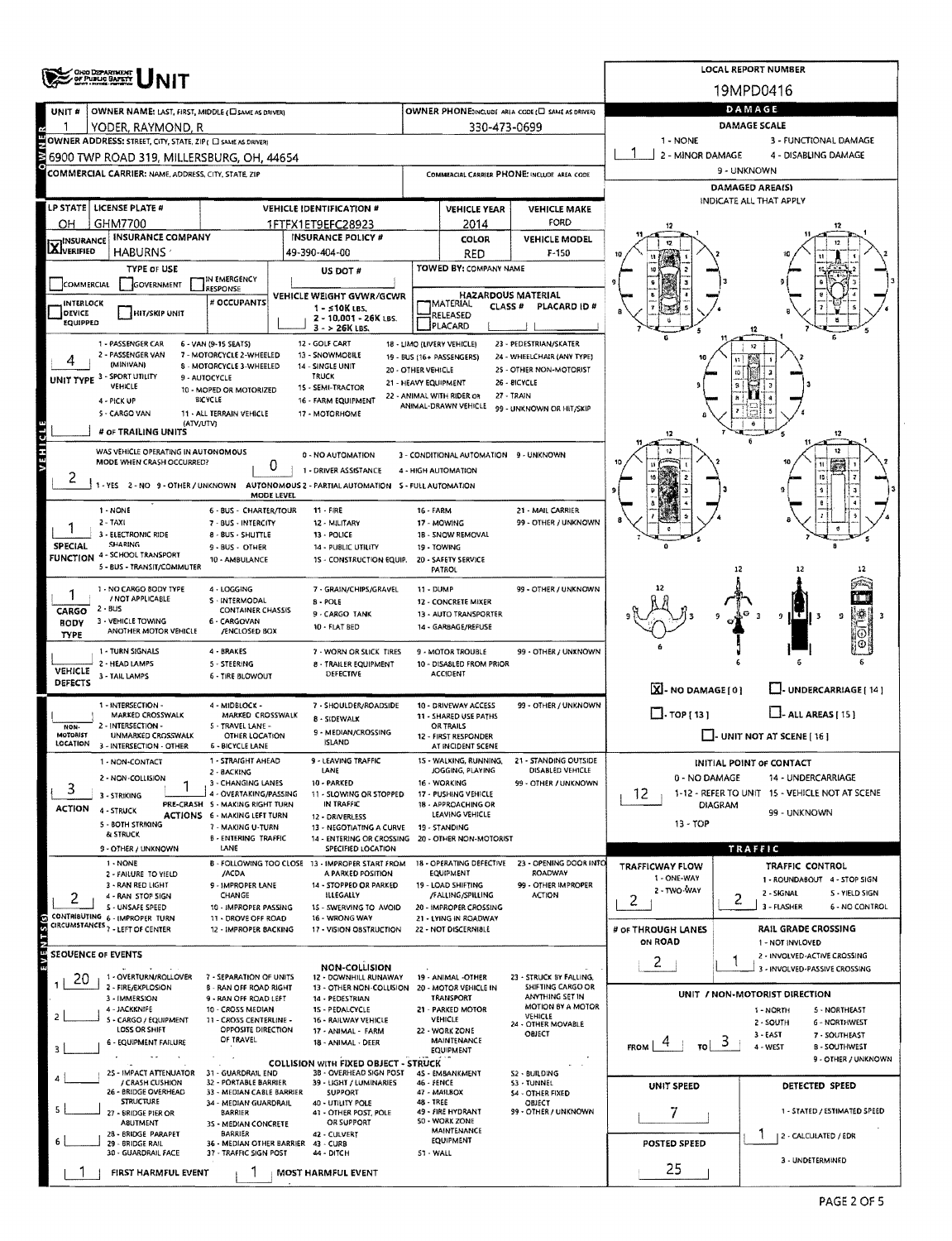|                            | ONIG DEPARTMENT                                                                                     |                                                                                         | <b>LOCAL REPORT NUMBER</b>               |                                                                               |                                                                                     |                                                   |                                              |                                          |                                                   |                                                               |  |  |  |  |
|----------------------------|-----------------------------------------------------------------------------------------------------|-----------------------------------------------------------------------------------------|------------------------------------------|-------------------------------------------------------------------------------|-------------------------------------------------------------------------------------|---------------------------------------------------|----------------------------------------------|------------------------------------------|---------------------------------------------------|---------------------------------------------------------------|--|--|--|--|
|                            |                                                                                                     |                                                                                         |                                          |                                                                               |                                                                                     |                                                   |                                              |                                          |                                                   | 19MPD0416                                                     |  |  |  |  |
| UNIT#                      | OWNER NAME: LAST, FIRST, MIDDLE (C) SAME AS DRIVER!                                                 |                                                                                         |                                          |                                                                               | DAMAGE                                                                              |                                                   |                                              |                                          |                                                   |                                                               |  |  |  |  |
| 2                          | WARD, WESLEY, R                                                                                     |                                                                                         |                                          |                                                                               |                                                                                     | 937-671-7287                                      |                                              | 1 - NONE                                 |                                                   | <b>DAMAGE SCALE</b><br>3 - FUNCTIONAL DAMAGE                  |  |  |  |  |
|                            | OWNER ADDRESS: STREET, CITY, STATE, ZIP ( C) SAME AS ORIVER)<br>16943 SR 136, WINCHESTER, OH, 45697 |                                                                                         |                                          |                                                                               |                                                                                     |                                                   |                                              | 2 - MINOR DAMAGE<br>4 - DISABLING DAMAGE |                                                   |                                                               |  |  |  |  |
|                            | <b>COMMERCIAL CARRIER: NAME, ADDRESS, CITY, STATE, ZIP</b>                                          |                                                                                         |                                          |                                                                               |                                                                                     |                                                   | COMMERCIAL CARRIER PHONE: INCLUDE AREA CODE  | 9 - UNKNOWN                              |                                                   |                                                               |  |  |  |  |
|                            |                                                                                                     |                                                                                         |                                          | <b>DAMAGED AREA(S)</b>                                                        |                                                                                     |                                                   |                                              |                                          |                                                   |                                                               |  |  |  |  |
|                            | LP STATE LICENSE PLATE #                                                                            |                                                                                         |                                          | <b>VEHICLE IDENTIFICATION #</b>                                               |                                                                                     | <b>VEHICLE YEAR</b>                               | <b>VEHICLE MAKE</b>                          |                                          |                                                   | INDICATE ALL THAT APPLY                                       |  |  |  |  |
| OН                         | GRU-5970                                                                                            |                                                                                         |                                          | 2C4RCIBGXFR537908                                                             |                                                                                     | 2015                                              | <b>CHRYSLER</b>                              |                                          |                                                   |                                                               |  |  |  |  |
| <b>X</b> INSURANCE         | <b>INSURANCE COMPANY</b><br><b>GRANGE</b>                                                           |                                                                                         | 1129953                                  | <b>INSURANCE POLICY #</b>                                                     |                                                                                     | COLOR                                             | <b>VEHICLE MODEL</b>                         |                                          |                                                   |                                                               |  |  |  |  |
|                            | <b>TYPE OF USE</b>                                                                                  |                                                                                         |                                          | US DOT #                                                                      |                                                                                     | WHI<br>TOWED BY: COMPANY NAME                     | TOWN & COUNTRY                               |                                          |                                                   |                                                               |  |  |  |  |
| COMMERCIAL                 | <b>GOVERNMENT</b>                                                                                   | IN EMERGENCY<br><b>RESPONSE</b>                                                         |                                          |                                                                               |                                                                                     |                                                   |                                              |                                          |                                                   |                                                               |  |  |  |  |
| INTERLOCK                  |                                                                                                     | # OCCUPANTS                                                                             |                                          | VEHICLE WEIGHT GVWR/GCWR                                                      | <b>HAZARDOUS MATERIAL</b><br><b>IMATERIAL</b><br>CLASS <sup>#</sup><br>PLACARD ID # |                                                   |                                              |                                          |                                                   |                                                               |  |  |  |  |
| DEVICE<br>EQUIPPED         | <b>HIT/SKIP UNIT</b>                                                                                | -1                                                                                      | $1 - S10K$ LBS.<br>2 - 10.001 - 26K LBS. |                                                                               |                                                                                     | RELEASED<br>PLACARD                               |                                              |                                          |                                                   |                                                               |  |  |  |  |
|                            | 1 - PASSENGER CAR                                                                                   | $6 - VAN$ (9-15 SEATS)                                                                  |                                          | $3 - 26$ K LBS.<br>12 - GOLF CART                                             |                                                                                     | 18 - LIMO (LIVERY VEHICLE)                        | 23 - PEDESTRIAN/SKATER                       |                                          |                                                   |                                                               |  |  |  |  |
|                            | 2 - PASSENGER VAN<br>(MINIVAN)                                                                      | 7 - MOTORCYCLE 2-WHEELED                                                                |                                          | 13 - SNOWMOBILE                                                               |                                                                                     | 19 - BUS (16+ PASSENGERS)                         | 24 - WHEELCHAIR (ANY TYPE)                   |                                          |                                                   |                                                               |  |  |  |  |
|                            | UNIT TYPE 3 - SPORT UTILITY                                                                         | 8 - MOTORCYCLE 3-WHEELED<br>9 - AUTOCYCLE                                               |                                          | 14 - SINGLE UNIT<br><b>TRUCK</b>                                              | 20 - OTHER VEHICLE                                                                  | 25 - OTHER NON-MOTORIST                           |                                              |                                          |                                                   |                                                               |  |  |  |  |
|                            | VEHICLE                                                                                             | 10 - MOPED OR MOTORIZED<br>BICYCLE                                                      |                                          | 15 - SEMI-TRACTOR<br>16 - FARM EQUIPMENT                                      |                                                                                     | 21 - HEAVY EQUIPMENT<br>22 - ANIMAL WITH RIDER OR | 26 - BICYCLE<br>27 - TRAIN                   |                                          |                                                   |                                                               |  |  |  |  |
|                            | 4 - PICK UP<br>S - CARGO VAN                                                                        | 11 - ALL TERRAIN VEHICLE                                                                |                                          | 17 - MOTORHOME                                                                |                                                                                     | ANIMAL-DRAWN VEHICLE                              | 99 - UNKNOWN OR HIT/SKIP                     |                                          |                                                   |                                                               |  |  |  |  |
|                            | (ATV/UTV)<br># OF TRAILING UNITS                                                                    |                                                                                         |                                          |                                                                               |                                                                                     |                                                   |                                              |                                          |                                                   | 12                                                            |  |  |  |  |
| <b>AEHICTE</b>             | WAS VEHICLE OPERATING IN AUTONOMOUS                                                                 |                                                                                         |                                          | 0 - NO AUTOMATION                                                             |                                                                                     | 3 - CONDITIONAL AUTOMATION 9 - UNKNOWN            |                                              |                                          |                                                   |                                                               |  |  |  |  |
|                            | MODE WHEN CRASH OCCURRED?                                                                           | 0                                                                                       |                                          | 1 - DRIVER ASSISTANCE                                                         |                                                                                     | 4 - HIGH AUTOMATION                               |                                              |                                          |                                                   |                                                               |  |  |  |  |
| z                          | 1 - YES 2 - NO 9 - OTHER / UNKNOWN AUTONOMOUS 2 - PARTIAL AUTOMATION 5 - FULL AUTOMATION            |                                                                                         |                                          |                                                                               |                                                                                     |                                                   |                                              |                                          |                                                   |                                                               |  |  |  |  |
|                            | 1 - NONE                                                                                            | MODE LEVEL<br>6 - BUS - CHARTER/TOUR                                                    |                                          | $11 - FIRE$                                                                   | 16 - FARM                                                                           |                                                   | 21 - MAIL CARRIER                            |                                          |                                                   |                                                               |  |  |  |  |
|                            | $2 - TAXI$                                                                                          | 7 - BUS - INTERCITY                                                                     |                                          | 12 - MILITARY                                                                 |                                                                                     | 17 - MOWING                                       | 99 - OTHER / UNKNOWN                         |                                          |                                                   |                                                               |  |  |  |  |
| SPECIAL                    | 3 - ELECTRONIC RIDE<br><b>SHARING</b>                                                               | <b>B - BUS - SHUTTLE</b>                                                                | 13 - POLICE                              |                                                                               |                                                                                     | 18 - SNOW REMOVAL                                 |                                              |                                          |                                                   |                                                               |  |  |  |  |
|                            | <b>FUNCTION 4 - SCHOOL TRANSPORT</b>                                                                | 9 - BUS - OTHER<br>10 - AMBULANCE                                                       |                                          | 14 - PUBLIC UTILITY<br>15 - CONSTRUCTION EQUIP.                               |                                                                                     | 19 - TOWING<br>20 - SAFETY SERVICE                |                                              |                                          |                                                   |                                                               |  |  |  |  |
|                            | S - 8US - TRANSIT/COMMUTER                                                                          |                                                                                         |                                          |                                                                               |                                                                                     | PATROL                                            |                                              |                                          | 12                                                | 17                                                            |  |  |  |  |
|                            | 1 - NO CARGO BODY TYPE<br>/ NOT APPLICABLE                                                          | 4 - LOGGING<br>S - INTERMODAL                                                           |                                          | 7 - GRAIN/CHIPS/GRAVEL<br>$8 - POLE$                                          | 11 - DUMP                                                                           | 12 - CONCRETE MIXER                               | 99 - OTHER / UNKNOWN                         |                                          |                                                   |                                                               |  |  |  |  |
| CARGO                      | $2 - BUS$                                                                                           | <b>CONTAINER CHASSIS</b>                                                                |                                          | 9 - CARGO TANK                                                                |                                                                                     | 13 - AUTO TRANSPORTER                             |                                              |                                          |                                                   | Ą<br>্ব                                                       |  |  |  |  |
| <b>BODY</b><br><b>TYPE</b> | 3 - VEHICLE TOWING<br>ANOTHER MOTOR VEHICLE                                                         | 6 - CARGOVAN<br>/ENCLOSED BOX                                                           |                                          | 10 - FLAT 8ED                                                                 |                                                                                     | 14 - GARBAGE/REFUSE                               |                                              |                                          |                                                   |                                                               |  |  |  |  |
|                            | 1 - TURN SIGNALS                                                                                    | 4 - BRAKES                                                                              |                                          | 7 - WORN OR SLICK TIRES                                                       |                                                                                     | 9 - MOTOR TROUBLE                                 | 99 - OTHER / UNKNOWN                         |                                          |                                                   |                                                               |  |  |  |  |
| <b>VEHICLE</b>             | 2 - HEAD LAMPS                                                                                      | 5 - STEERING                                                                            |                                          | <b>B - TRAILER EQUIPMENT</b><br>DEFECTIVE                                     |                                                                                     | 10 - DISABLED FROM PRIOR<br><b>ACCIDENT</b>       |                                              |                                          |                                                   |                                                               |  |  |  |  |
| <b>DEFECTS</b>             | 3 - TAIL LAMPS                                                                                      | <b>6 - TIRE BLOWOUT</b>                                                                 |                                          |                                                                               |                                                                                     |                                                   |                                              |                                          | $\Box$ - NO DAMAGE $\Box$<br>U-UNDERCARRIAGE [14] |                                                               |  |  |  |  |
|                            | 1 <b>INTERSECTION</b>                                                                               | 4 - MIDBLOCK -                                                                          |                                          | 7 - SHOULDER/ROADSIDE                                                         | 99 - OTHER / UNKNOWN<br>10 - DRIVEWAY ACCESS                                        |                                                   |                                              |                                          |                                                   | $\Box$ - ALL AREAS [ 15 ]                                     |  |  |  |  |
| NON-                       | MARKED CROSSWALK<br>2 - INTERSECTION -                                                              | MARKED CROSSWALK<br>5 - TRAVEL LANE -                                                   |                                          | 8 - SIDEWALK                                                                  | 11 - SHARED USE PATHS<br>OR TRAILS                                                  |                                                   |                                              | $\Box$ . TOP[13]                         |                                                   |                                                               |  |  |  |  |
| <b>MOTORIST</b>            | UNMARKED CROSSWALK<br>LOCATION 3 - INTERSECTION - OTHER                                             | OTHER LOCATION<br>6 - BICYCLE LANE                                                      |                                          | 9 - MEDIAN/CROSSING<br><b>ISLAND</b>                                          |                                                                                     | 12 - FIRST RESPONDER<br>AT INCIDENT SCENE         |                                              |                                          | $\Box$ - UNIT NOT AT SCENE [ 16 ]                 |                                                               |  |  |  |  |
|                            | <b>1 - NON-CONTACT</b>                                                                              | 1 - STRAIGHT AHEAD                                                                      |                                          | LEAVING TRAFFIC                                                               |                                                                                     | · WALKING, RUNNING,                               | - STANDING OUTSIDE                           |                                          |                                                   | <b>INITIAL POINT OF CONTACT</b>                               |  |  |  |  |
|                            | 2 - NON-COLLISION<br>11                                                                             | 2 - BACKING<br>3 - CHANGING LANES                                                       |                                          | LANE<br>10 - PARKED                                                           |                                                                                     | JOGGING, PLAYING<br>16 - WORKING                  | DISABLED VEHICLE<br>99 - OTHER / UNKNOWN     | 0 - NO DAMAGE                            |                                                   | 14 - UNDERCARRIAGE                                            |  |  |  |  |
| 4                          | 3 - STRIKING                                                                                        | 4 - OVERTAKING/PASSING<br>PRE-CRASH S - MAKING RIGHT TURN                               |                                          | 11 - SLOWING OR STOPPED<br>IN TRAFFIC                                         |                                                                                     | 17 - PUSHING VEHICLE<br>18 - APPROACHING OR       |                                              | 6                                        | DIAGRAM                                           | 1-12 - REFER TO UNIT 15 - VEHICLE NOT AT SCENE                |  |  |  |  |
| <b>ACTION</b>              | 4 - STRUCK<br>5 - BOTH STRIKING                                                                     | ACTIONS 6 - MAKING LEFT TURN                                                            |                                          | 12 - DRIVERLESS                                                               |                                                                                     | LEAVING VEHICLE                                   |                                              | $13 - TOP$                               |                                                   | 99 - UNKNOWN                                                  |  |  |  |  |
|                            | & STRUCK                                                                                            | 7 - MAKING U-TURN<br>8 - ENTERING TRAFFIC                                               |                                          | 13 - NEGOTIATING A CURVE<br>14 - ENTERING OR CROSSING 20 - OTHER NON-MOTORIST |                                                                                     | 19 - STANDING                                     |                                              |                                          |                                                   |                                                               |  |  |  |  |
|                            | 9 - OTHER / UNKNOWN                                                                                 | LANE                                                                                    |                                          | SPECIFIED LOCATION                                                            |                                                                                     |                                                   |                                              |                                          |                                                   | TRAFFIC                                                       |  |  |  |  |
|                            | 1 - NONE<br>2 - FAILURE TO YIELD                                                                    | /ACDA                                                                                   |                                          | 8 - FOLLOWING TOO CLOSE 13 - IMPROPER START FROM<br>A PARKED POSITION         |                                                                                     | 18 - OPERATING DEFECTIVE<br>EQUIPMENT             | 23 - OPENING DOOR INTO<br>ROADWAY            | TRAFFICWAY FLOW<br>1 - ONE-WAY           |                                                   | TRAFFIC CONTROL<br>1 - ROUNDABOUT 4 - STOP SIGN               |  |  |  |  |
|                            | 3 - RAN RED LIGHT<br>4 - RAN STOP SIGN                                                              | 9 - IMPROPER LANE<br>CHANGE                                                             |                                          | 14 - STOPPED OR PARKED<br>ILLEGALLY                                           |                                                                                     | 19 - LOAD SHIFTING<br>/FALLING/SPILLING           | 99 - OTHER IMPROPER<br><b>ACTION</b>         | 2 - TWO-WAY                              |                                                   | 2 - SIGNAL<br>5 - YIELD SIGN                                  |  |  |  |  |
|                            | 5 - UNSAFE SPEED<br>CONTRIBUTING 6 - IMPROPER TURN                                                  | 10 - IMPROPER PASSING<br>11 - DROVE OFF ROAD                                            |                                          | 15 - SWERVING TO AVOID<br>16 - WRONG WAY                                      |                                                                                     | 20 - IMPROPER CROSSING<br>21 - LYING IN ROADWAY   |                                              | 2                                        | 2                                                 | 3 - FLASHER<br>6 - NO CONTROL                                 |  |  |  |  |
| ទីន                        | CIRCUMSTANCES <sub>7</sub> - LEFT OF CENTER                                                         | 12 - IMPROPER BACKING                                                                   |                                          | 17 - VISION OBSTRUCTION                                                       |                                                                                     | 22 - NOT DISCERNIBLE                              |                                              | # OF THROUGH LANES                       |                                                   | RAIL GRADE CROSSING                                           |  |  |  |  |
| SEOUENCE OF EVENTS         |                                                                                                     |                                                                                         |                                          |                                                                               |                                                                                     |                                                   |                                              | ON ROAD                                  |                                                   | 1 - NOT INVLOVED                                              |  |  |  |  |
| EVEN                       | $f_{\rm max}$                                                                                       |                                                                                         |                                          | <b>NON-COLLISION</b>                                                          |                                                                                     |                                                   | ACS.                                         | 2                                        |                                                   | 2 - INVOLVED-ACTIVE CROSSING<br>3 - INVOLVED-PASSIVE CROSSING |  |  |  |  |
| 20                         | 1 - OVERTURN/ROLLOVER<br>2 - FIRE/EXPLOSION                                                         | 7 - SEPARATION OF UNITS<br><b>8 - RAN OFF ROAD RIGHT</b>                                |                                          | 12 - DOWNHILL RUNAWAY<br>13 - OTHER NON-COLLISION                             |                                                                                     | 19 - ANIMAL -OTHER<br>20 - MOTOR VEHICLE IN       | 23 - STRUCK 8Y FALLING,<br>SHIFTING CARGO OR |                                          |                                                   |                                                               |  |  |  |  |
|                            | 3 - IMMERSION<br>4 - JACKKNIFE                                                                      | 9 - RAN OFF ROAD LEFT                                                                   |                                          | 14 - PEDESTRIAN                                                               |                                                                                     | TRANSPORT                                         | ANYTHING SET IN<br><b>MOTION BY A MOTOR</b>  |                                          |                                                   | UNIT / NON-MOTORIST DIRECTION<br>1 - NORTH<br>5 - NORTHEAST   |  |  |  |  |
|                            | 5 - CARGO / EQUIPMENT                                                                               | 10 - CROSS MEDIAN<br>15 - PEDALCYCLE<br>11 - CROSS CENTERLINE -<br>16 - RAILWAY VEHICLE |                                          |                                                                               | 21 - PARKED MOTOR<br>VEHICLE<br>VEHICLE<br>24 - OTHER MOVABLE                       |                                                   |                                              |                                          | 6 - NORTHWEST<br>2 - SOUTH                        |                                                               |  |  |  |  |
|                            | LOSS OR SHIFT<br>6 - EQUIPMENT FAILURE                                                              | OPPOSITE DIRECTION<br>17 - ANIMAL - FARM<br>OF TRAVEL<br>18 - ANIMAL - DEER             |                                          |                                                                               | 22 - WORK ZONE<br>OBJECT<br><b>MAINTENANCE</b>                                      |                                                   |                                              | <b>FROM</b>                              | ್                                                 | 3 - EAST<br>7 - SOUTHEAST<br>4 - WEST                         |  |  |  |  |
|                            |                                                                                                     |                                                                                         |                                          | <b>COLLISION WITH FIXED OBJECT - STRUCK</b>                                   |                                                                                     | EQUIPMENT                                         |                                              |                                          |                                                   | <b>B - SOUTHWEST</b><br>9 - OTHER / UNKNOWN                   |  |  |  |  |
|                            | 25 - IMPACT ATTENUATOR<br>/ CRASH CUSHION                                                           | 31 - GUARDRAIL END<br>32 - PORTABLE BARRIER                                             |                                          | 3B - OVERHEAD SIGN POST                                                       |                                                                                     | 45 - EMBANKMENT                                   | 52 - BUILDING<br>53 - TUNNEL                 |                                          |                                                   |                                                               |  |  |  |  |
|                            | 26 - 8RIDGE OVERHEAD                                                                                | 33 - MEDIAN CABLE BARRIER                                                               |                                          | 39 - LIGHT / LUMINARIES<br><b>SUPPORT</b>                                     | 46 - FENCE                                                                          | 47 - MAILBOX                                      | 54 - OTHER FIXED                             | UNIT SPEED                               |                                                   | DETECTED SPEED                                                |  |  |  |  |
|                            | <b>STRUCTURE</b><br>27 - BRIDGE PIER OR                                                             | 34 - MEDIAN GUARDRAIL<br><b>BARRIER</b>                                                 |                                          | 40 - UTILITY POLE<br>41 - OTHER POST, POLE                                    | 48 - TREE                                                                           | 49 - FIRE HYDRANT                                 | <b>OBJECT</b><br>99 - OTHER / UNKNOWN        | 2                                        |                                                   | 1 - STATED / ESTIMATED SPEED                                  |  |  |  |  |
|                            | ABUTMENT<br>28 - 8RIDGE PARAPET                                                                     | 35 - MEDIAN CONCRETE<br><b>BARRIER</b>                                                  |                                          | OR SUPPORT<br>42 - CULVERT                                                    |                                                                                     | 50 - WORK ZONE<br>MAINTENANCE                     |                                              |                                          |                                                   | 2 - CALCULATED / EDR                                          |  |  |  |  |
|                            | 29 - BRIDGE RAIL<br>30 - GUARDRAIL FACE                                                             | 36 - MEDIAN OTHER BARRIER 43 - CURS<br>37 - TRAFFIC SIGN POST                           |                                          | 44 - DITCH                                                                    | 51 - WALL                                                                           | <b>EQUIPMENT</b>                                  |                                              | POSTED SPEED                             |                                                   |                                                               |  |  |  |  |
|                            | FIRST HARMFUL EVENT                                                                                 |                                                                                         |                                          | MOST HARMFUL EVENT                                                            |                                                                                     |                                                   |                                              | 25                                       |                                                   | 3 - UNDETERMINED                                              |  |  |  |  |
|                            |                                                                                                     |                                                                                         |                                          |                                                                               |                                                                                     |                                                   |                                              |                                          |                                                   |                                                               |  |  |  |  |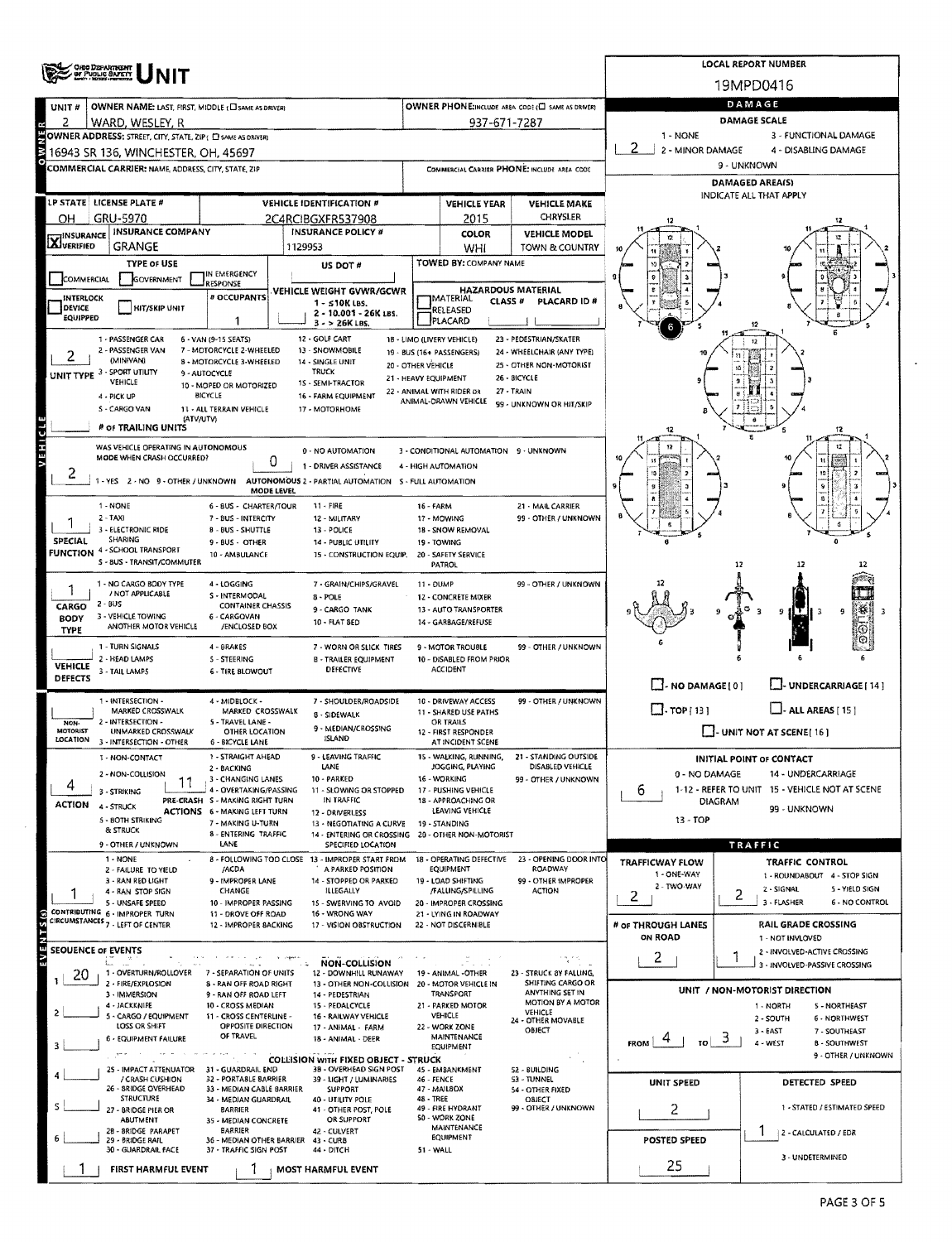|                         | ORO DEPARTMENT<br><b>MOTORIST / NON-MOTORIST</b>  |                                                        |  |                                                                                                                                                                                             |                 |                                                           |                                                                |                                    |                                                 |                                                                         |                                         | <b>LOCAL REPORT NUMBER</b><br>19MPD0416                                  |                                                                                      |                                                                   |                                                                      |                        |                                    |                                                         |                                           |                                |  |  |
|-------------------------|---------------------------------------------------|--------------------------------------------------------|--|---------------------------------------------------------------------------------------------------------------------------------------------------------------------------------------------|-----------------|-----------------------------------------------------------|----------------------------------------------------------------|------------------------------------|-------------------------------------------------|-------------------------------------------------------------------------|-----------------------------------------|--------------------------------------------------------------------------|--------------------------------------------------------------------------------------|-------------------------------------------------------------------|----------------------------------------------------------------------|------------------------|------------------------------------|---------------------------------------------------------|-------------------------------------------|--------------------------------|--|--|
|                         | UNIT #                                            | NAME: LAST, FIRST, MIDDLE                              |  |                                                                                                                                                                                             |                 |                                                           |                                                                |                                    |                                                 |                                                                         |                                         |                                                                          |                                                                                      |                                                                   | DATE OF BIRTH                                                        |                        |                                    |                                                         | AGE                                       | <b>GENDER</b>                  |  |  |
|                         | 1                                                 | YODER, RAYMOND, R                                      |  |                                                                                                                                                                                             |                 |                                                           |                                                                |                                    |                                                 |                                                                         |                                         |                                                                          |                                                                                      |                                                                   | 11/02/1942                                                           |                        |                                    |                                                         | 76                                        | M                              |  |  |
|                         |                                                   | ADDRESS: STREET, CITY, STATE, ZIP                      |  |                                                                                                                                                                                             |                 |                                                           |                                                                |                                    |                                                 |                                                                         |                                         |                                                                          | CONTACT PHONE - INCLUDE AREA CODE                                                    |                                                                   |                                                                      |                        |                                    |                                                         |                                           |                                |  |  |
| <b>NON-MOTOR</b>        |                                                   | 6900 TWP ROAD 319, MILLERSBURG, OH, 44654              |  |                                                                                                                                                                                             |                 |                                                           |                                                                |                                    |                                                 |                                                                         |                                         |                                                                          | 330-473-0699<br><b>SEATING</b><br>AIR BAG USAGE<br><b>EJECTION</b><br><b>TRAPPED</b> |                                                                   |                                                                      |                        |                                    |                                                         |                                           |                                |  |  |
|                         | INJURIES INJURED                                  | TAKEN                                                  |  | <b>EMS AGENCY (NAME)</b>                                                                                                                                                                    |                 |                                                           |                                                                |                                    | INJURED TAKEN TO: MEDICAL FACILITY (NAME CITY)  |                                                                         |                                         | SAFETY EQUIPMENT<br>USED                                                 |                                                                                      | DOT-Compliant<br><b>IMC HELMET</b>                                | <b>POSITION</b>                                                      |                        |                                    |                                                         |                                           |                                |  |  |
|                         | 5                                                 | BY<br>$+1$                                             |  | <b>OPERATOR LICENSE NUMBER</b>                                                                                                                                                              |                 |                                                           |                                                                |                                    |                                                 | LOCAL                                                                   |                                         | Δ                                                                        |                                                                                      |                                                                   | 1                                                                    |                        | 1                                  |                                                         | 1                                         | 1                              |  |  |
| <b>DTORIST</b>          | <b>OL STATE</b><br>OН                             | RS296839                                               |  |                                                                                                                                                                                             |                 |                                                           |                                                                | OFFENSE CHARGED                    |                                                 | CODE                                                                    |                                         | OFFENSE DESCRIPTION                                                      |                                                                                      |                                                                   |                                                                      |                        |                                    | <b>CITATION NUMBER</b>                                  |                                           |                                |  |  |
|                         | OL CLASS                                          | <b>ENDORSEMENT</b>                                     |  | <b>RESTRICTION SELECT UP TO 3</b>                                                                                                                                                           |                 | <b>DRIVER</b>                                             |                                                                |                                    | ALCOHOL / DRUG SUSPECTED                        |                                                                         |                                         | <b>CONDITION</b>                                                         | <b>ALCOHOL TEST</b>                                                                  |                                                                   |                                                                      |                        | <b>DRUG TEST(S)</b>                |                                                         |                                           |                                |  |  |
|                         |                                                   |                                                        |  |                                                                                                                                                                                             |                 | <b>DISTRACTED</b><br>$BY_1$                               |                                                                | ALCOHOL                            | MARUUANA                                        |                                                                         |                                         |                                                                          | <b>STATUS</b>                                                                        | TYPE                                                              | VALUE                                                                |                        | <b>STATUS</b>                      | <b>TYPE</b>                                             |                                           | RESULTS SELECT UP TO 4         |  |  |
|                         | 4                                                 |                                                        |  | 3                                                                                                                                                                                           |                 |                                                           |                                                                | <b>OTHER DRUG</b>                  |                                                 |                                                                         |                                         | 1                                                                        | 1                                                                                    | 1                                                                 |                                                                      |                        | -1                                 | -1                                                      |                                           |                                |  |  |
|                         | UNIT #                                            |                                                        |  | NAME: LAST, FIRST, MIDDLE                                                                                                                                                                   |                 |                                                           |                                                                |                                    |                                                 |                                                                         |                                         |                                                                          |                                                                                      |                                                                   | DATE OF BIRTH                                                        |                        |                                    |                                                         | AGE                                       | <b>GENDER</b>                  |  |  |
|                         | 2                                                 | WARD, WESLEY, R<br>ADDRESS: STREET, CITY, STATE, ZIP   |  |                                                                                                                                                                                             |                 |                                                           |                                                                |                                    |                                                 |                                                                         |                                         |                                                                          |                                                                                      |                                                                   | 05/13/1979<br><b>CONTACT PHONE - INCLUDE AREA CODE</b>               |                        |                                    |                                                         | 39                                        | М                              |  |  |
| <b>BOTO</b>             |                                                   |                                                        |  | 16943 SR 136, WINCHESTER, OH, 45697                                                                                                                                                         |                 |                                                           |                                                                |                                    |                                                 |                                                                         |                                         |                                                                          |                                                                                      | 937-671-7287                                                      |                                                                      |                        |                                    |                                                         |                                           |                                |  |  |
|                         |                                                   |                                                        |  | INJURIES INJURED   EMS AGENCY (NAME)                                                                                                                                                        |                 |                                                           |                                                                |                                    | INJURED TAKEN TO: MEDICAL FACILITY (NAME, CITY) |                                                                         |                                         | SAFETY EQUIPMENT<br>USED                                                 |                                                                                      |                                                                   | <b>SEATING</b><br>POSITION                                           |                        | AIR BAG USAGE<br><b>EJECTION</b>   |                                                         |                                           | TRAPPED                        |  |  |
| <b>N-NON</b>            | 5                                                 | <b>TAKEN</b><br>$\mathsf{P}^{\mathsf{y}}$ $\mathsf{L}$ |  |                                                                                                                                                                                             |                 |                                                           |                                                                |                                    |                                                 |                                                                         |                                         | 4                                                                        | <b>DOT-COMPLIANT</b><br><b>MC HELMET</b>                                             |                                                                   |                                                                      | 1                      | 1                                  |                                                         | J.                                        | 1                              |  |  |
| <b>OTORIST</b>          |                                                   |                                                        |  | OL STATE OPERATOR LICENSE NUMBER                                                                                                                                                            |                 |                                                           |                                                                | <b>OFFENSE CHARGED</b>             |                                                 | LOCAL<br>CODE                                                           |                                         | OFFENSE DESCRIPTION                                                      |                                                                                      |                                                                   |                                                                      |                        |                                    | <b>CITATION NUMBER</b>                                  |                                           |                                |  |  |
|                         | OН                                                | RK086860                                               |  |                                                                                                                                                                                             |                 |                                                           |                                                                |                                    |                                                 |                                                                         |                                         |                                                                          |                                                                                      |                                                                   |                                                                      |                        |                                    |                                                         |                                           |                                |  |  |
|                         | OL CLASS                                          | <b>ENDORSEMENT</b>                                     |  | <b>RESTRICTION SELECT UP TO 3</b>                                                                                                                                                           |                 | <b>DRIVER</b>                                             |                                                                |                                    | ALCOHOL / DRUG SUSPECTED<br>CONDITION           |                                                                         |                                         |                                                                          |                                                                                      |                                                                   | ALCOHOL TEST                                                         |                        | <b>DRUG TEST(S)</b>                |                                                         |                                           |                                |  |  |
|                         | 4                                                 |                                                        |  | 3                                                                                                                                                                                           |                 | $(8Y)_1$                                                  |                                                                | DISTRACTED   ALCOHOL<br>OTHER DRUG | MARIJUANA                                       |                                                                         |                                         | 1                                                                        | <b>STATUS</b><br>1                                                                   | TYPE                                                              | VALUE                                                                |                        | <b>STATUS</b><br>-1                | TYPE<br>1                                               |                                           | RESULTS SELECT UP TO 4         |  |  |
|                         | UNIT #                                            |                                                        |  | NAME: LAST, FIRST, MIDDLE                                                                                                                                                                   |                 |                                                           |                                                                |                                    |                                                 |                                                                         |                                         |                                                                          |                                                                                      |                                                                   | DATE OF BIRTH                                                        |                        |                                    |                                                         | AGE                                       | <b>GENDER</b>                  |  |  |
|                         |                                                   |                                                        |  |                                                                                                                                                                                             |                 |                                                           |                                                                |                                    |                                                 |                                                                         |                                         |                                                                          |                                                                                      |                                                                   |                                                                      |                        |                                    |                                                         |                                           |                                |  |  |
|                         |                                                   | ADDRESS: STREET, CITY, STATE, ZIP                      |  |                                                                                                                                                                                             |                 |                                                           |                                                                |                                    |                                                 |                                                                         |                                         |                                                                          |                                                                                      |                                                                   | CONTACT PHONE - INCLUDE AREA CODE                                    |                        |                                    |                                                         |                                           |                                |  |  |
|                         |                                                   |                                                        |  |                                                                                                                                                                                             |                 |                                                           |                                                                |                                    |                                                 |                                                                         |                                         |                                                                          |                                                                                      |                                                                   |                                                                      |                        |                                    |                                                         |                                           |                                |  |  |
| <b><i>NON-MOTOR</i></b> | INJURIES INJURED                                  | <b>TAKEN</b>                                           |  | <b>EMS AGENCY (NAME)</b>                                                                                                                                                                    |                 |                                                           |                                                                |                                    | INJURED TAKEN TO: MEDICAL FACILITY (NAME, CITY) |                                                                         |                                         | SAFETY EQUIPMENT<br>USED                                                 |                                                                                      | SEATING<br> DOT-Compliant<br>POSITION<br>IMC HELMET               |                                                                      |                        |                                    |                                                         |                                           | AIR BAG USAGE EJECTION TRAPPED |  |  |
|                         |                                                   | BY                                                     |  | OL STATE OPERATOR LICENSE NUMBER                                                                                                                                                            |                 |                                                           | LOCAL<br>OFFENSE CHARGED                                       |                                    |                                                 |                                                                         |                                         | OFFENSE DESCRIPTION                                                      |                                                                                      |                                                                   |                                                                      |                        |                                    | <b>CITATION NUMBER</b>                                  |                                           |                                |  |  |
| <b>VIOTORIST</b>        |                                                   |                                                        |  |                                                                                                                                                                                             |                 | CODE                                                      |                                                                |                                    |                                                 |                                                                         |                                         |                                                                          |                                                                                      |                                                                   |                                                                      |                        |                                    |                                                         |                                           |                                |  |  |
|                         | OL CLASS                                          | <b>ENDORSEMENT</b>                                     |  | <b>RESTRICTION SELECT UP TO 3</b>                                                                                                                                                           |                 | <b>DRIVER</b>                                             | ALCOHOL / DRUG SUSPECTED<br><b>CONDITION</b>                   |                                    |                                                 |                                                                         | <b>ALCOHOL TEST</b>                     |                                                                          | <b>DRUG TEST(S)</b>                                                                  |                                                                   |                                                                      |                        |                                    |                                                         |                                           |                                |  |  |
|                         |                                                   |                                                        |  |                                                                                                                                                                                             |                 | <b>DISTRACTED</b><br>BY                                   |                                                                | <b>ALCOHOL</b>                     | MARUUANA                                        |                                                                         |                                         |                                                                          | <b>STATUS</b>                                                                        | <b>TYPE</b>                                                       | VALUE                                                                |                        | <b>STATUS</b>                      | <b>TYPE</b>                                             |                                           | RESULTS SELECT UP TO 4         |  |  |
|                         |                                                   |                                                        |  |                                                                                                                                                                                             |                 |                                                           | AID RAG                                                        | OTHER DRUG                         |                                                 |                                                                         |                                         | OL RESTRICTION(S) DRIVER DISTRACTION                                     |                                                                                      |                                                                   |                                                                      |                        |                                    |                                                         | <b>TECT CTATHS</b>                        |                                |  |  |
|                         | 1 - FATAL                                         | <b>INJURIES</b>                                        |  | <b>SEATING POSITION</b><br>1 - FRONT - LEFT SIDE                                                                                                                                            |                 | 1 - NOT DEPLOYED                                          |                                                                |                                    | OL CLAŚS<br>1 - CLASS A                         |                                                                         |                                         | 1 - ALCOHOL INTERLOCK                                                    |                                                                                      |                                                                   | <b>A1 - NOT DISTRACTED</b>                                           |                        |                                    | 1 - NONE GIVEN                                          |                                           |                                |  |  |
|                         | 2 - SUSPECTED SERIOUS<br><b>INJURY</b>            |                                                        |  | (MOTORCYCLE DRIVER)<br>2 - FRONT - MIDDLE                                                                                                                                                   |                 | $\S$ 2 - Deployed front $\S$<br>3 - DEPLOYED SIDE         |                                                                |                                    | 2 - CLASS B                                     |                                                                         |                                         | DEVICE -<br>2 - CDL INTRASTATE ONLY                                      |                                                                                      |                                                                   | 2 - MANUALLY OPERATING AN<br>ELECTRONIC                              |                        |                                    | 2 - TEST REFUSED<br>3 - TEST GIVEN,                     |                                           |                                |  |  |
|                         | 3 - SUSPECTED MINOR<br><b>INJURY</b>              |                                                        |  | 3 FRONT - RIGHT SIDE<br>4 - SECOND ~ LEFT SIDE                                                                                                                                              |                 | 4 - DEPLOYED BOTH<br><b>FRONT/SIDE</b>                    |                                                                |                                    | 3 - CLASS C                                     |                                                                         |                                         | '3 - CORRECTIVE LENSES<br>4 - FARM WAIVER                                | COMMUNICATION DEVICE<br>(TEXTING, TYPING,                                            |                                                                   |                                                                      |                        |                                    | CONTAMINATED SAMPLE<br>/ UNUSABLE                       |                                           |                                |  |  |
|                         | 4 - POSSIBLE INJURY                               |                                                        |  | (MOTORCYCLE PASSENGER)<br>5 - SECOND - MIDDLE                                                                                                                                               |                 | 5 - NOT APPLICABLE<br>9 - DEPLOYMENT UNKNOWN              |                                                                |                                    | 4 - REGULAR CLASS<br>$(OHIO = D)$               |                                                                         |                                         | 5 - EXCEPT CLASS A BUS<br>6 - EXCEPT CLASS A                             | <b>DIAHMGI</b><br>3 - TALKING ON HANDS-FREE<br>COMMUNICATION DEVICE                  |                                                                   |                                                                      |                        |                                    | 4 - TEST GIVEN,<br><b>RESULTS KNOWN</b>                 |                                           |                                |  |  |
|                         | 5 - NO APPARENT INJURY                            |                                                        |  | 5 - SECOND - RIGHT SIDE<br>7 - THIRD - LEFT SIDE                                                                                                                                            | <b>EJECTION</b> |                                                           |                                                                |                                    | 5 - M/C MOPED ONLY<br>6 - NO VALID OL           | & CLASS B BUS<br>7 - EXCEPT TRÁCTOR-TRAILER<br>8 - INTERMEDIATE LICENSE |                                         |                                                                          | 4 - TALKING ON HAND-HELD<br><b>COMMUNICATION DEVICE</b>                              |                                                                   |                                                                      |                        | S - TEST GIVEN,<br>RESULTS UNKNOWN |                                                         |                                           |                                |  |  |
|                         | 1 - NOT TRANSPORTED                               | <b>INJURIES TAKEN BY</b>                               |  | (MOTORCYCLE SIDE CAR)<br><b>RESTRICTIONS</b><br><b>1 NOT EJECTED</b><br>8 - THIRD - MIDDLE<br>LEARNER'S PERMIT<br>2 - PARTIALLY EJECTED<br><b>OL ENDORSEMENT</b><br>(9 - THIRD - RIGHT SIDE |                 |                                                           |                                                                |                                    |                                                 |                                                                         |                                         | 5 - OTHER ACTIVITY WITH AN<br>ELECTRONIC DEVICE                          |                                                                                      |                                                                   |                                                                      |                        | <b>ALCOHOL TEST TYPE</b>           |                                                         |                                           |                                |  |  |
|                         | <b>/TREATED AT SCENE</b><br>$2 - EMS$             |                                                        |  | · 10 - SLEEPER SECTION<br>OF TRUCK CAB                                                                                                                                                      |                 |                                                           | 3 - TOTALLY EJECTED<br><b>H - HAZMAT</b><br>4 - NOT APPLICABLE |                                    |                                                 |                                                                         |                                         | <b>RESTRICTIONS</b><br>10 - LIMITED TO DAYLIGHT                          |                                                                                      |                                                                   | 6 - PASSENGER<br><b>17 - OTHER DISTRACTION</b><br>INSIDE THE VEHICLE |                        |                                    | $1 - NONE$<br>$-2 - BLOOD$                              |                                           |                                |  |  |
|                         | 3 - POLICE                                        |                                                        |  | - 11 - PASSENGER IN<br>OTHER ENCLOSED CARGO                                                                                                                                                 |                 |                                                           | M - MOTORCYCLE<br>TRAPPED                                      |                                    |                                                 |                                                                         |                                         | ONLY<br>11 - LIMITED TO EMPLOYMENT                                       |                                                                                      |                                                                   | 8 - OTHER DISTRACTION<br>OUTSIDE THE VEHICLE                         |                        |                                    | $3 - URINE$<br>: 4 - BREATH                             |                                           |                                |  |  |
|                         | 9 - OTHER / UNKNOWN                               |                                                        |  | AREA (NON-TRAILING UNIT,<br>BUS, PICK-UP WITH CAP)                                                                                                                                          |                 | 1 - NOT TRAPPED<br>2 - EXTRICATED BY                      |                                                                |                                    | P - PASSENGER<br>N - TANKER                     |                                                                         |                                         | 12 - LIMITED - OTHER<br>13 - MECHANICAL DEVICES<br>(SPECIAL BRAKES, HAND |                                                                                      |                                                                   | 9 - OTHER / UNKNOWN                                                  |                        |                                    | <b>S - OTHER</b><br><b>DRUG TEST TYPE</b>               |                                           |                                |  |  |
|                         |                                                   | <b>SAFETY EQUIPMENT</b>                                |  | 12 - PASSENGER IN<br>UNENCLOSED CARGO AREA. <sup>8</sup> 3 - FREED BY                                                                                                                       |                 | MECHANICAL MEANS.<br>Q - MOTOR SCOOTER<br>R - THREE-WHEEL |                                                                |                                    |                                                 |                                                                         | CONTROLS, OR OTHER<br>ADAPTIVE DEVICES) |                                                                          | <b>CONDITION</b><br>131 - APPARENTLY NORMAL                                          |                                                                   |                                                                      | 1 - NONE<br>≹2 - BLOOD |                                    |                                                         |                                           |                                |  |  |
|                         | <b>1 - NONE USED C-</b><br>2 - SHOULDER BELT ONLY |                                                        |  | 13 - TRAILING UNIT<br>14 - RIDING ON VEHICLE                                                                                                                                                |                 |                                                           |                                                                | NON-MECHANICAL MEANS               | MOTORCYCLE<br>S - SCHOOL BUS                    |                                                                         |                                         | 14 - MILITARY VEHICLES ONLY<br>-15 - MOTOR VEHICLES                      |                                                                                      |                                                                   | 2 - PHYSICAL IMPAIRMENT<br>:3 - EMOTIONAL (E.G.,                     |                        |                                    | <b>3 - URINE</b><br>$4 - \text{OTHER}$                  |                                           |                                |  |  |
|                         | <b>USED</b><br>3 - LAP BELT ONLY USED             |                                                        |  | <b>EXTERIOR</b><br>(NON-TRAILING UNIT)                                                                                                                                                      |                 |                                                           |                                                                |                                    | .T - DOUBLE & TRIPLE                            |                                                                         |                                         | WITHOUT AIR BRAKES<br><b>16 - OUTSIDE MIRROR</b><br>.17 - PROSTHETIC AID |                                                                                      |                                                                   | DEPRESSED, ANGRY,<br>DISTURBED)                                      |                        |                                    |                                                         |                                           | <b>DRUG TEST RESULT(S)</b>     |  |  |
|                         | 4 - SHOULDER & LAP BELT<br>USED                   | 5 - CHILD RESTRAINT SYSTEM                             |  | 15 - NON-MOTORIST<br>-99 - OTHER / UNKNOWN                                                                                                                                                  |                 |                                                           | TRAILERS<br>X - TANKER / HAZMAT                                |                                    |                                                 |                                                                         | 18 - OTHER                              |                                                                          |                                                                                      | 4 - ILLNESS<br>5 - FELL ASLEEP, FAINTED,<br><b>FATIGUED, ETC.</b> |                                                                      |                        |                                    | 1 - AMPHETAMINES<br>2 - BARBITURATES                    |                                           |                                |  |  |
|                         | - FORWARD FACING                                  | 6 - CHILD RESTRAINT SYSTEM                             |  |                                                                                                                                                                                             |                 | <b>GENDER</b>                                             |                                                                |                                    |                                                 |                                                                         |                                         |                                                                          |                                                                                      | 6 - UNDER THE INFLUENCE OF<br>MEDICATIONS / DRUGS /               |                                                                      |                        |                                    | 3 - BENZODIAZEPINES<br>:4 - CANNABINOIDS<br>5 - COCAINE |                                           |                                |  |  |
|                         | - REAR FACING<br>7 - BOOSTER SEAT                 |                                                        |  |                                                                                                                                                                                             |                 |                                                           |                                                                |                                    | F - FEMALE                                      |                                                                         |                                         |                                                                          |                                                                                      |                                                                   | <b>ALCOHOL</b><br>9 - OTHER / UNKNOWN                                |                        |                                    |                                                         | <b>6 - OPIATES / OPIOIDS</b><br>7 - OTHER |                                |  |  |
|                         | 8 - HELMET USED                                   | 9 - PROTECTIVE PADS USED                               |  |                                                                                                                                                                                             |                 |                                                           |                                                                |                                    | M - MALE<br><b>U - OTHER / UNKNOWN</b>          |                                                                         |                                         |                                                                          |                                                                                      |                                                                   |                                                                      |                        | <b>B - NEGATIVE RESULTS</b>        |                                                         |                                           |                                |  |  |
|                         | (ELBOWS, KNEES, ETC)<br>10 - REFLECTIVE CLOTHING  |                                                        |  |                                                                                                                                                                                             |                 |                                                           |                                                                |                                    |                                                 |                                                                         |                                         |                                                                          |                                                                                      |                                                                   |                                                                      |                        |                                    |                                                         |                                           |                                |  |  |
|                         | / BICYCLE ONLY                                    | 11 - LIGHTING - PEDESTRIAN                             |  |                                                                                                                                                                                             |                 |                                                           |                                                                |                                    |                                                 |                                                                         |                                         | s.,<br>$\rightarrow$                                                     |                                                                                      |                                                                   |                                                                      |                        |                                    |                                                         |                                           |                                |  |  |
|                         | 99 - OTHER / UNKNOWN                              |                                                        |  |                                                                                                                                                                                             |                 |                                                           |                                                                |                                    |                                                 |                                                                         |                                         |                                                                          |                                                                                      |                                                                   |                                                                      |                        |                                    |                                                         |                                           |                                |  |  |